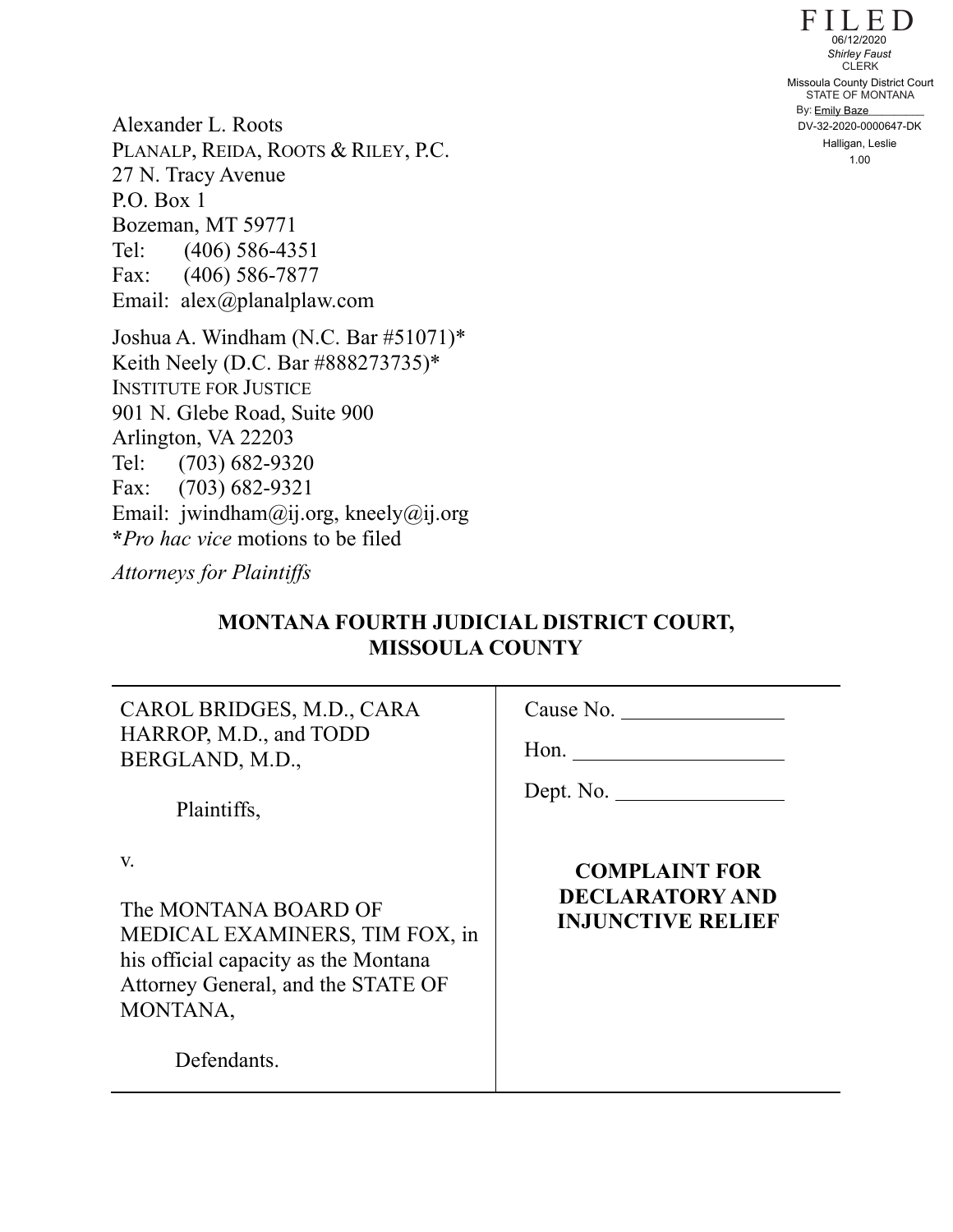#### **INTRODUCTION**

1. This constitutional challenge seeks to vindicate the right of licensed Montana doctors to dispense safe, affordable medications directly to their patients. Plaintiffs Carol Bridges, M.D., Cara Harrop, M.D., and Todd Bergland, M.D., are family doctors based in Missoula, Polson, and Whitefish who regularly prescribe routine medications (e.g., antibiotics, antihistamines, antacids) for common health issues. Plaintiffs want to offer patients an easier way to obtain these medications, right when they prescribe them, at prices lower than those offered by pharmacies. Specifically, Plaintiffs want to dispense non-controlled medications directly to their patients at cost—a service that, in addition to saving patients time and money, will also reduce their risk of exposure to COVID-19 by eliminating unnecessary trips to the pharmacy.

2. Forty-four states and D.C. allow doctors to dispense in this manner. But Montana, unlike the vast majority of states, forbids doctors from dispensing unless an exception applies. Exceptions include dispensing when the doctor works over 10 miles from a pharmacy, dispensing samples, and dispensing "occasionally" or in an "emergency." These exceptions are too constraining for Plaintiffs, who want to offer patients access to their full prescriptions, whenever their professional judgment demands it, regardless of where the nearest pharmacy happens to be. The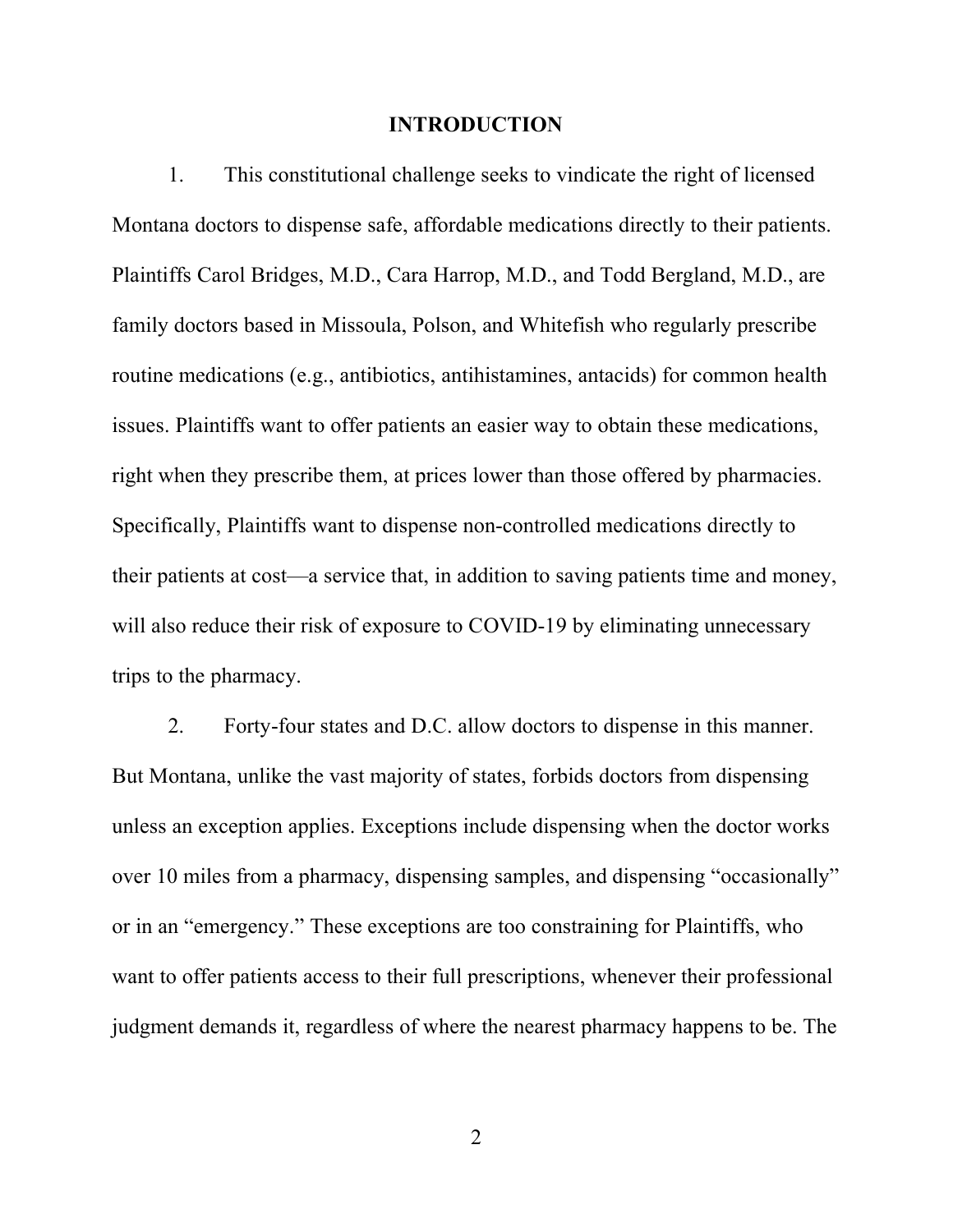"occasional" and "emergency" exceptions are also undefined, which means Plaintiffs would be forced to guess about when they can dispense on the margins.

3. Montana's ban is irrational. As 45 other jurisdictions have recognized, doctor dispensing is a safe and effective way to increase patients' access and adherence to their prescribed medications, which is good for patients, doctors, and the broader healthcare system. As licensed doctors, Plaintiffs are just as qualified as peers across the country to provide this beneficial service. Indeed, Montana already allows Plaintiffs to dispense sample, occasional, and emergency supplies of the medications they want to dispense regularly. And Montana already allows doctors who work over 10 miles from pharmacies to dispense full prescriptions and recover their costs. Yet Montana forbids Plaintiffs—who work within 10 miles of several pharmacies—from offering this service for their own patients.

4. Montana's ban has nothing to do with protecting the health or safety of real patients. But it does serve another purpose: protecting pharmacies from competition. Indeed, the practical effect of this regime is that doctors can dispense only at frequencies (occasionally), at prices (free samples), or in locations (far from pharmacies) that do not threaten pharmacies' profits. Pharmacies, by contrast, can dispense an unlimited supply of medications for profit anywhere in Montana all while enjoying a 10-mile buffer from competition by the nearest doctor.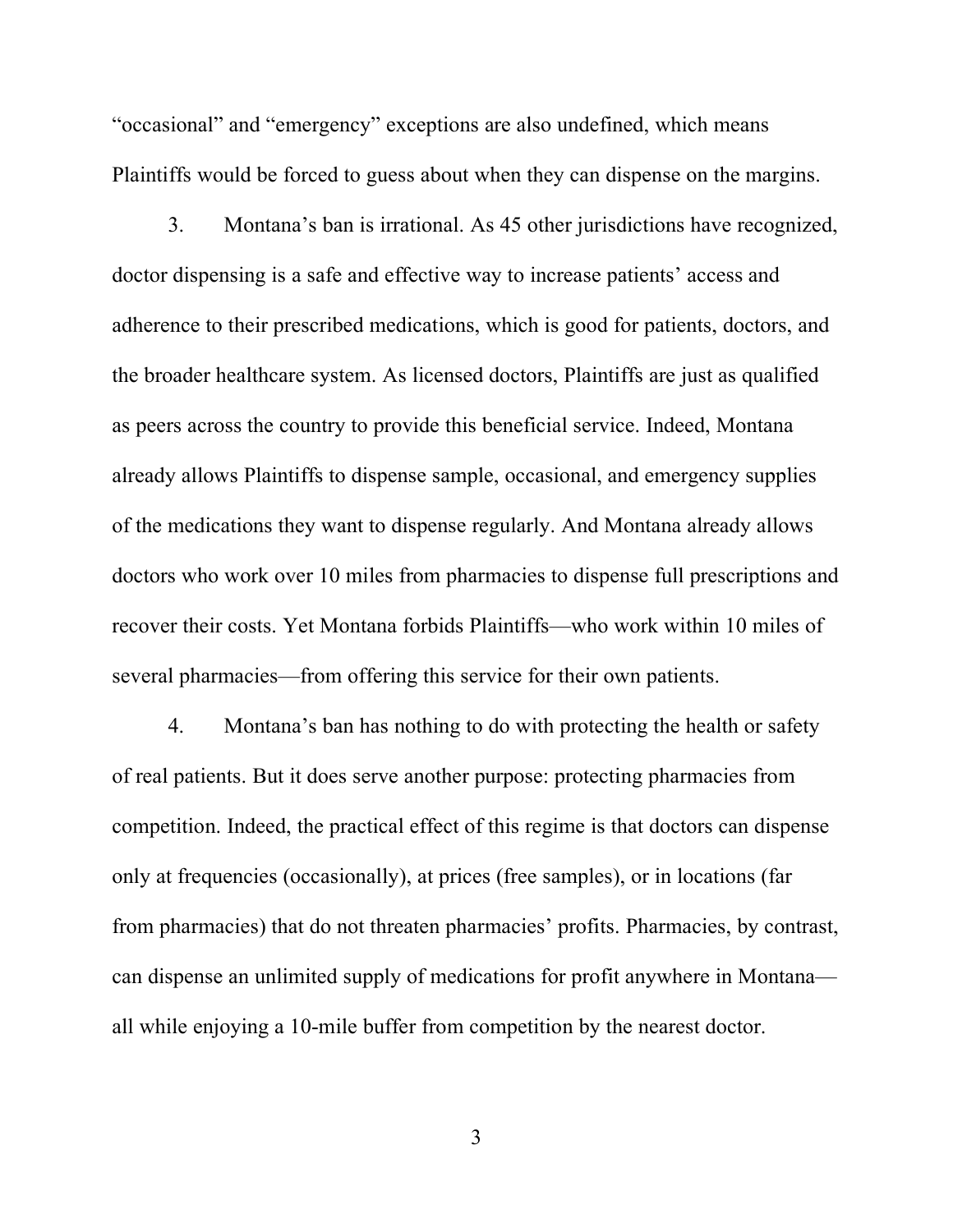5. That is unconstitutional. Article II, Section 3 of the Montana Constitution forbids the legislature from imposing irrational and protectionist restrictions on Plaintiffs' fundamental right to pursue a chosen business. Article II, Section 4 forbids the legislature from drawing irrational and protectionist distinctions between Plaintiffs and doctors in other parts of Montana providing precisely the same service they want to provide. And Article II, Section 17 forbids the legislature from adopting vague laws. Because Montana's ban on doctor dispensing violates each provision, the Court should enjoin Defendants from enforcing it against Plaintiffs and all similarly situated doctors.

### **JURISDICTION AND VENUE**

6. Plaintiffs seek declaratory and injunctive relief against enforcement of Montana's dispensing ban, Mont. Code Ann. § 37-2-104, which violates Plaintiffs' rights to economic liberty, equal protection, and due process of law.

7. Plaintiffs bring this lawsuit under Article II, Sections 3, 4, and 17 of the Montana Constitution and the Uniform Declaratory Judgments Act, Mont. Code Ann. § 27-8-201. Plaintiffs also have a cause of action for violation of their constitutional rights under Article II, Section 16 of the Montana Constitution.

8. This Court has jurisdiction and venue lies in this Court. *See* Mont. Code Ann. §§ 3-5-302(1), (5), 25-2-126.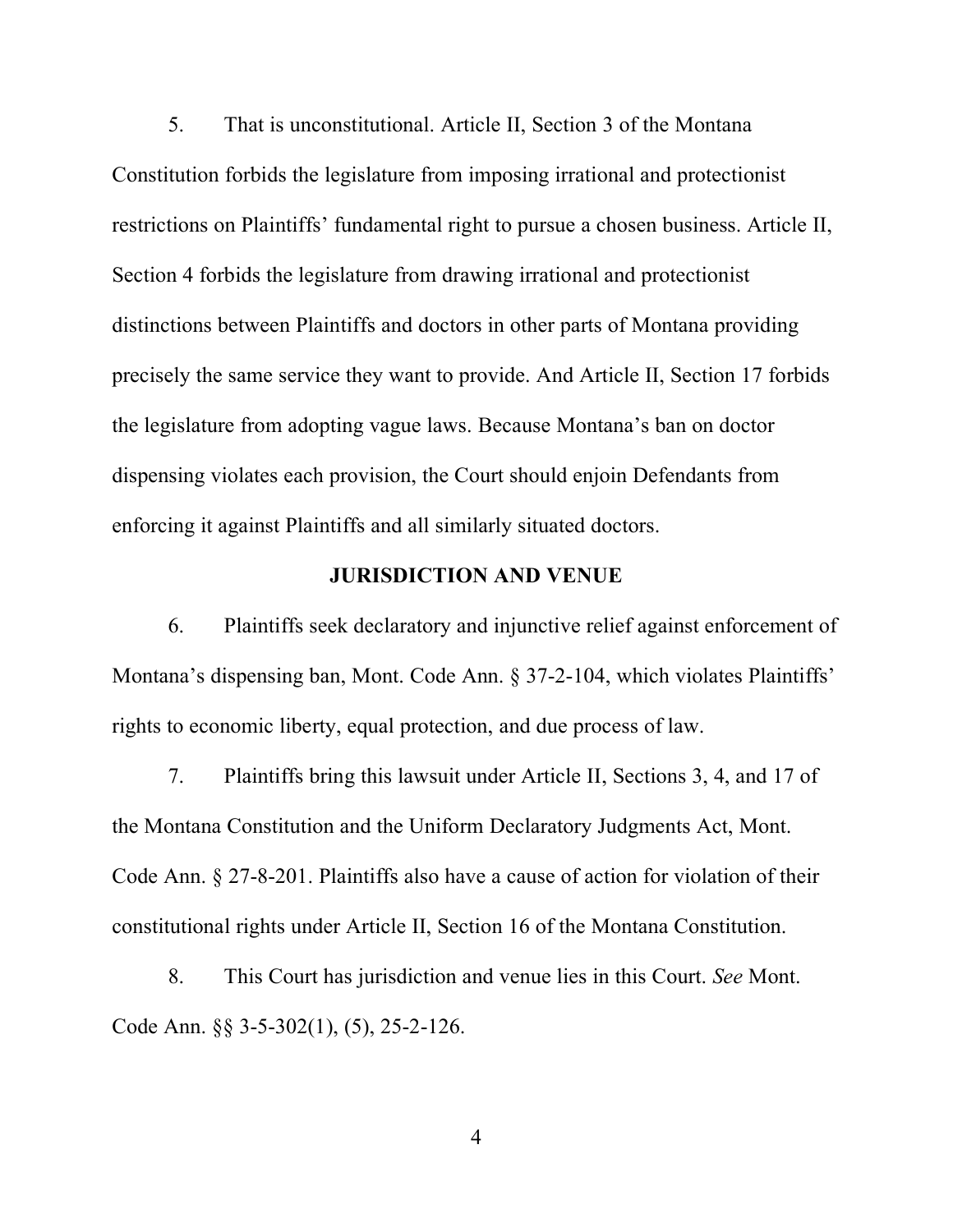#### **PARTIES**

9. Plaintiff Carol Bridges, M.D., is a Montana-licensed family doctor who practices in Missoula. Dr. Bridges would like to dispense non-controlled medications to her patients at cost, but Montana bans her from doing so.

10. Plaintiff Cara Harrop, M.D., is a Montana-licensed family doctor who practices in Polson. Dr. Harrop would like to dispense non-controlled medications to her patients at cost, but Montana bans her from doing so.

11. Plaintiff Todd Bergland, M.D., is a Montana-licensed family doctor who practices in Whitefish. Dr. Bergland would like to dispense non-controlled medications to his patients at cost, but Montana bans him from doing so.

12. Defendant the Montana Board of Medical Examiners (BME) is the state agency responsible for regulating the practice of medicine and for enforcing the dispensing ban against doctors.

13. Defendant Tim Fox is sued in his official capacity as the Montana Attorney General. The Attorney General can direct county attorneys to institute legal proceedings against licensed doctors who violate the dispensing ban.

14. Defendant the State of Montana is the entity ultimately responsible for enacting and enforcing the dispensing ban.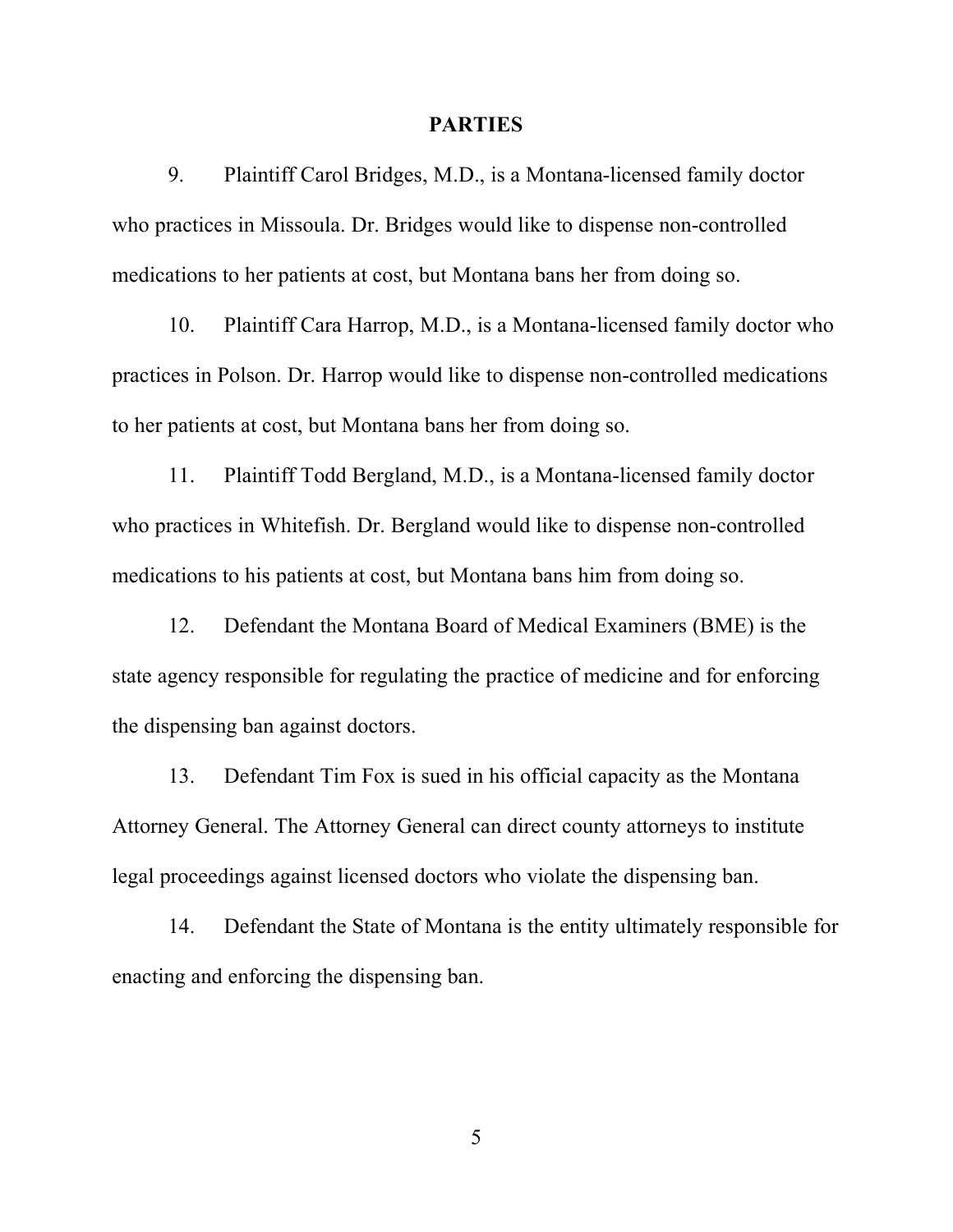#### **FACTS**

### **Doctor Dispensing Is Mainstream**

15. "Doctor dispensing" is the practice of licensed doctors supplying patients with the medications they have prescribed, at cost or more, directly in their offices.<sup>1</sup>

16. For many doctors, dispensing is a way to offer patients immediate access to the medications they need without the added cost and delay of a separate trip to the pharmacy.

17. There is no federal prohibition on doctor dispensing. *Cf.* 21 U.S.C. §§ 353(b)(1), 829.

18. This makes sense. Under federal law, certain medications are deemed unsafe for self-administration, yet safe when taken under the supervision of a licensed doctor. *See* 21 U.S.C. § 353(b)(1).

19. In other words, federal law recognizes that doctors are qualified, due to extensive training and knowledge of individual patients, to determine whether a medication would be appropriate and to supervise its administration in each case.

<sup>&</sup>lt;sup>1</sup> As used in this complaint, the term refers solely to the act of furnishing a pre-manufactured drug product to a patient, and does not include the manufacture, preparation, or compounding of the medication itself.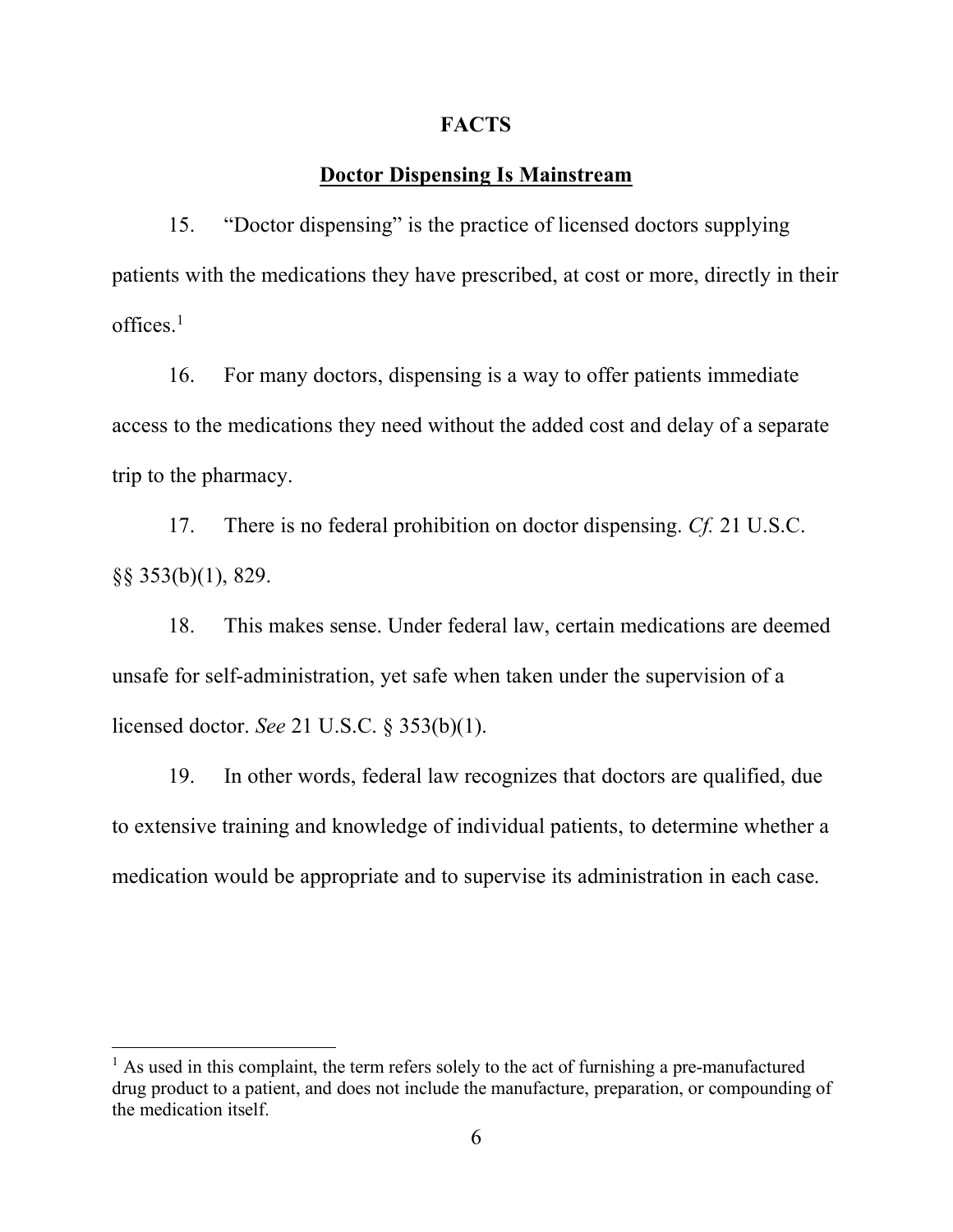20. Of course, a doctor who desires to dispense a medication is still required, under federal law, to ensure the medication is not "adulterated" or "misbranded." 21 U.S.C. § 331(a).

21. But a doctor can easily meet these requirements by purchasing the medication from a licensed wholesaler, *see* 21 U.S.C. §§ 360eee(23)(A), 360eee-1(c), 360eee-2, by storing it in accordance with federal best practices and under the conditions specified by the U.S. Pharmacopeia/National Formulary, *see* 21 C.F.R. §§ 205.50, 210.1(a), and by dispensing it with any labels or warnings required by the U.S. Food and Drug Administration, *see* 21 C.F.R. §§ 201, 208, 209.

22. The American Medical Association also approves of doctor dispensing if doctors "prescribe . . . based solely upon medical considerations and patient need and reasonable expectations of the effectiveness of the drug . . . for the particular patient" and "dispensing primarily benefits the patient." *Opinion 8.06— Prescribing and Dispensing Drugs and Devices*, 12 Am. Med. Ass'n J. of Ethics 925 (Dec. 2010).

23. Within these reasonable parameters, doctor-dispensed medications are at least as safe and effective as pharmacy-dispensed medications.

24. Within these reasonable parameters, doctor dispensing is a safe and effective way for doctors to offer patients more convenient and affordable access to the medications they need; to increase prescription-adherence rates; to reduce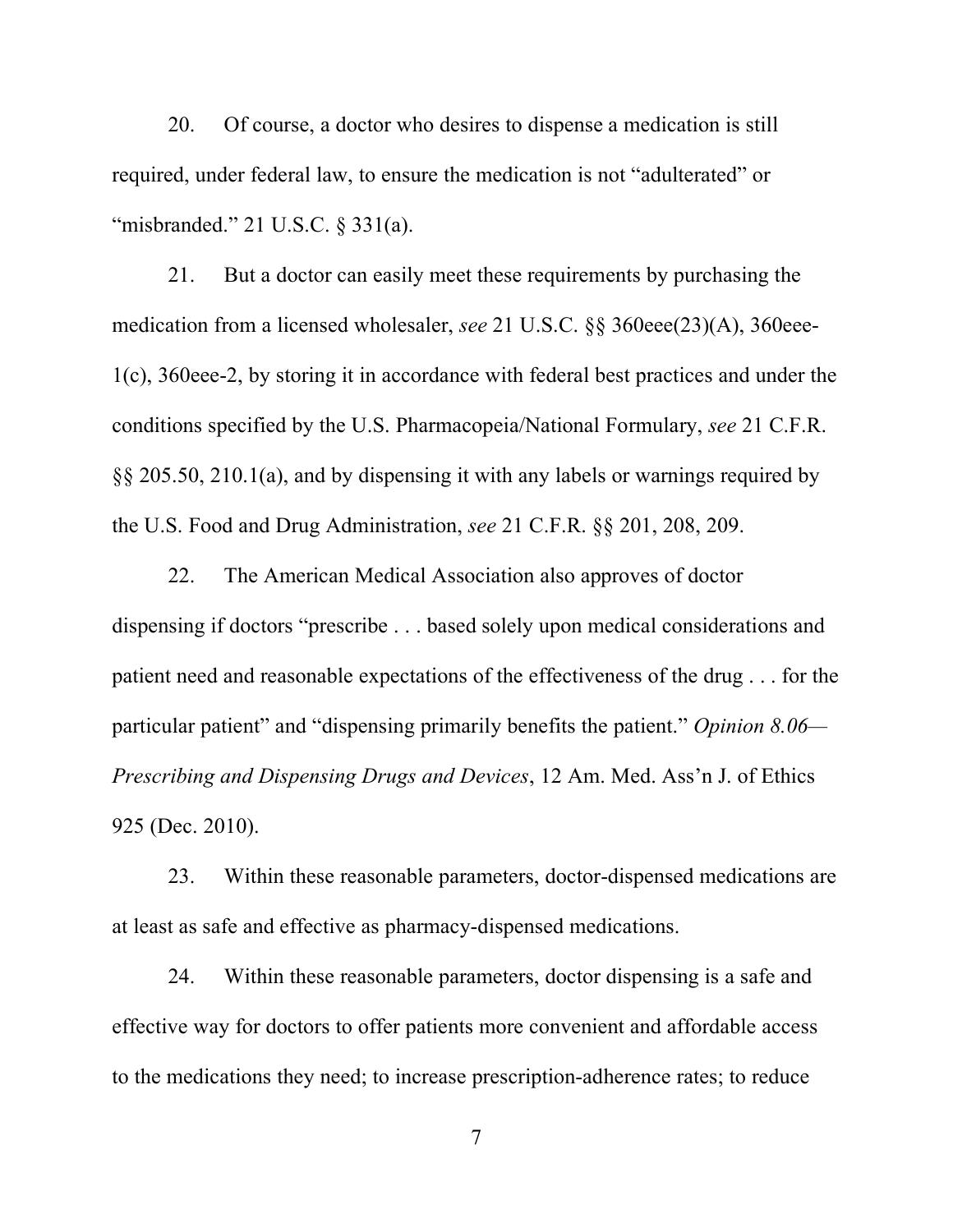the potential for avoidable medical complications and expenses; and to strengthen the doctor-patient relationship.

25. Given the benefits of doctor dispensing, the practice is widely embraced by both lawmakers and physicians nationwide. Forty-five jurisdictions allow doctors to dispense medications, at cost or more, directly to their patients, and a majority of American doctors now report dispensing on a daily basis.

#### **Montana Effectively Bans Doctor Dispensing**

26. Montana, unlike the vast majority of states, deems it "unlawful for a medical practitioner to engage, directly or indirectly, in the dispensing of drugs." Mont. Code Ann. § 37-2-104(1).

27. Montana's ban is sweeping. It forbids routine dispensing services that doctors across the country provide on a daily basis. And it applies to all "drugs," even over-the-counter medications.

28. There are a few exceptions to the ban. *See* Mont. Code Ann. § 37-2- 104(2). But they are narrow, often vague, and only allow doctors to dispense in ways that pose no threat to the financial interests of pharmacies.

29. For example, doctors can dispense "any drug in an emergency." Mont. Code Ann. § 37-2-104(2)(a). But this excludes everyday circumstances.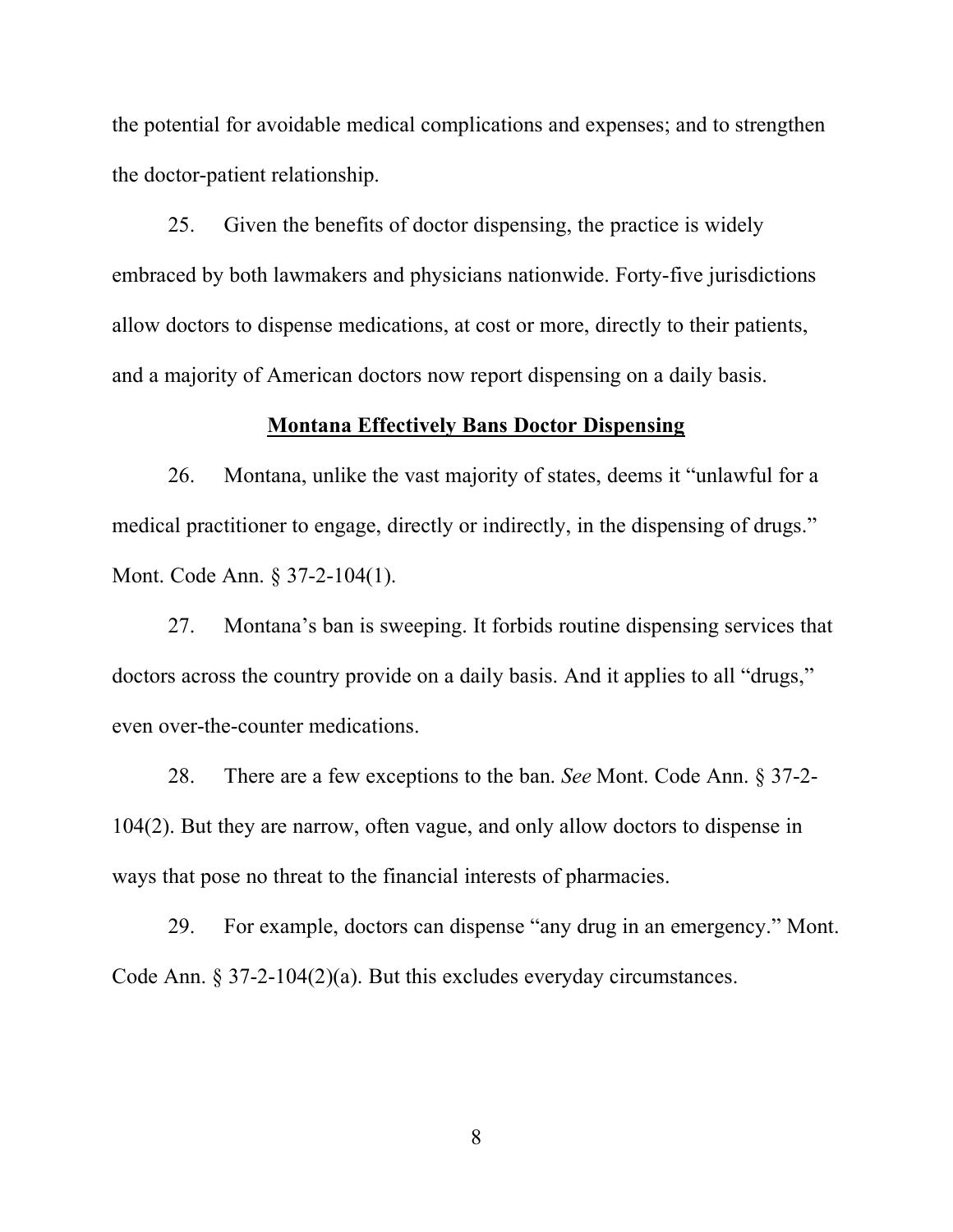30. Doctors can dispense "occasionally, but not as a usual course of doing business." Mont. Code Ann. § 37-2-104(2)(d). But this excludes regular dispensing.

31. Doctors can dispense "whenever there is no community pharmacy available to the patient." Mont. Code Ann.  $\S 37-2-104(2)(c)$ . But this excludes doctors who work in urban areas, since "'[c]ommunity pharmacy,' when used in relation to a medical practitioner, means a pharmacy situated within 10 miles of any place at which the medical practitioner maintains an office for professional practice." Mont. Code Ann. § 37-2-101(1).

32. Doctors can dispense "a drug if the medical practitioner has prescribed the drug and verified that the drug is not otherwise available from a community pharmacy." Mont. Code Ann. § 37-2-104(2)(h). But this excludes doctors who want to dispense at prices lower than those offered by pharmacies.

33. Doctors can dispense "drug samples." But federal law limits this exception to free samples received by the grace of pharmaceutical companies. *See*  21 U.S.C. § 353(c)(1), (d)(2)(A).

34. Moreover, the terms "emergency," "occasionally," and "usual," as used in the dispensing ban, are not defined.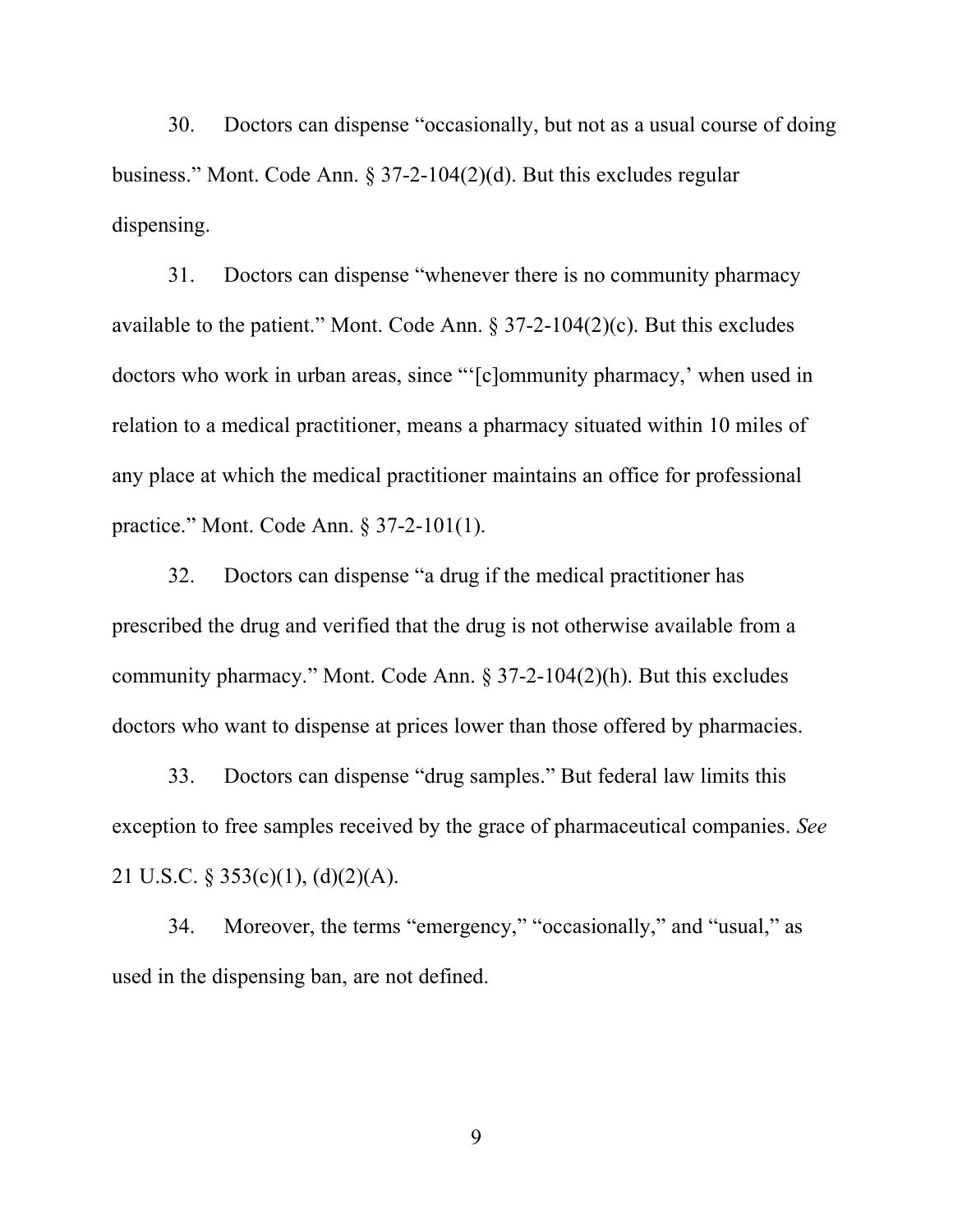35. As a result, doctors are banned from dispensing as a regular part of their practices. And if they want to dispense under certain narrow exceptions to the ban, they are forced to guess about whether they are breaking the law.

36. Breaking the law is, of course, not an option. BME can fine doctors \$1,000 per offense and revoke or suspend their medical licenses for violating the dispensing ban. Mont. Code Ann. § 37-1-312(1)(a), (b), (h). And the Attorney General can direct county attorneys to "institute appropriate proceedings," whether in court or in coordination with BME, against doctors who violate the ban. Mont. Code Ann. § 37-2-105.

#### **Plaintiffs Want to Dispense Safe, Affordable Medication to Their Patients**

37. Plaintiffs are three family doctors who want to dispense safe, affordable medications to patients in their offices.

38. Dr. Carol Bridges is a licensed physician and board-certified family doctor based in Missoula with over 20 years of experience practicing medicine.

39. In 2007, Dr. Bridges founded Cost Care, a family and emergency-care practice that has locations at 2819 Great Northern Loop and 3031 Russell Street in Missoula.

40. Dr. Cara Harrop is a licensed physician and board-certified family doctor based in Polson with over 20 years of experience practicing medicine.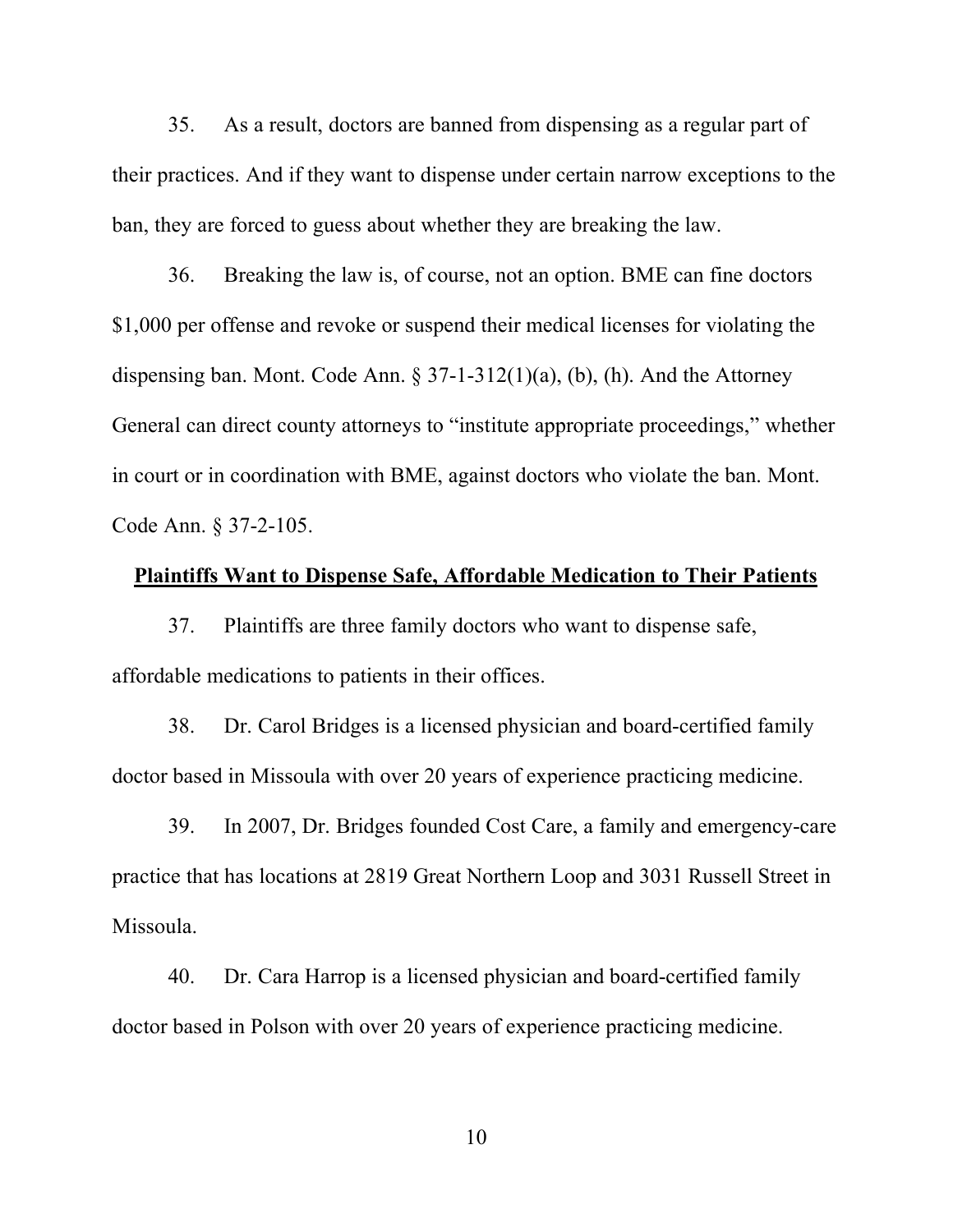41. In 2018, Dr. Harrop founded Pure Health DPC, a family practice located at 1105 1st Street E. in Polson.

42. Dr. Todd Bergland is a licensed physician and board-certified family doctor based in Whitefish with over 15 years of experience practicing medicine. Dr. Bergland practiced for seven years while on active duty in the U.S. Army and served as a tank battalion surgeon during Operation Iraqi Freedom.

43. In 2020, Dr. Bergland founded Fountainhead Family Med, a family practice located at 844 Baker Avenue in Whitefish.

44. Plaintiffs follow the "direct primary care" (DPC) practice model. DPC is an arrangement where patients pay a flat monthly fee in exchange for an agreedupon list of medical services.

45. Two core tenets of the DPC model are that the doctor-patient relationship is sacred and that the delivery of routine primary care should be simplified to benefit the patient.

46. Thus, DPC arrangements do not involve insurance—they are agreements directly between doctors and patients.

47. DPC practices in 45 jurisdictions also offer patients the option of purchasing medications at the point of care. Indeed, the ability to purchase medications from their prescribing doctor is a major reason patients join DPC practices in the first place.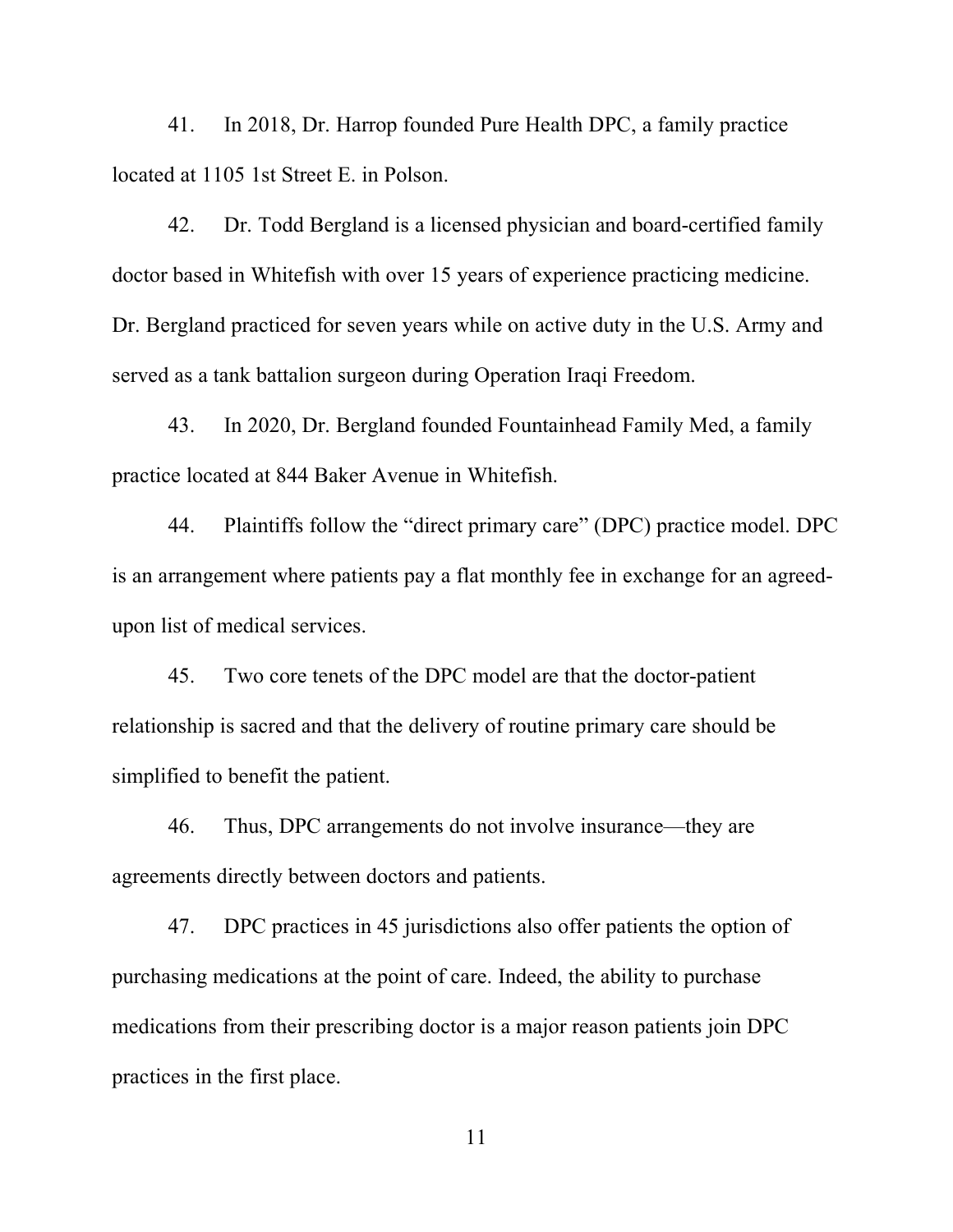48. Plaintiffs were inspired to start DPC practices after speaking with DPC doctors across the country who consistently reported being able to provide higher-quality, lower-cost primary care for their patients.

49. As family doctors, Plaintiffs each offer a range of medical services everything from routine checkups (e.g., annual exams, physicals, sick visits) to treatment for chronic conditions (e.g., diabetes, asthma, allergies) to care for acute conditions (e.g., influenza, sprains, lacerations).

50. As part of these services, Plaintiffs prescribe appropriate medications for patients as part of their overall treatment plans.

51. Most of the medications Plaintiffs prescribe are routine medications for common medical ailments that Plaintiffs have decades of experience treating.

52. If Plaintiffs were permitted to dispense these medications to patients at cost, they could save patients money, spare patients the hassle of an unnecessary trip to the pharmacy, and increase patients' likelihoods of taking their prescribed medications.

53. For example, Plaintiffs commonly prescribe Omeprazole to patients with acid reflux and Rosuvastatin to patients with high cholesterol. Omeprazole and Rosuvastatin are most often prescribed as oral tablets that, to effectively treat acid reflux and high cholesterol, must be taken over the course of days or weeks.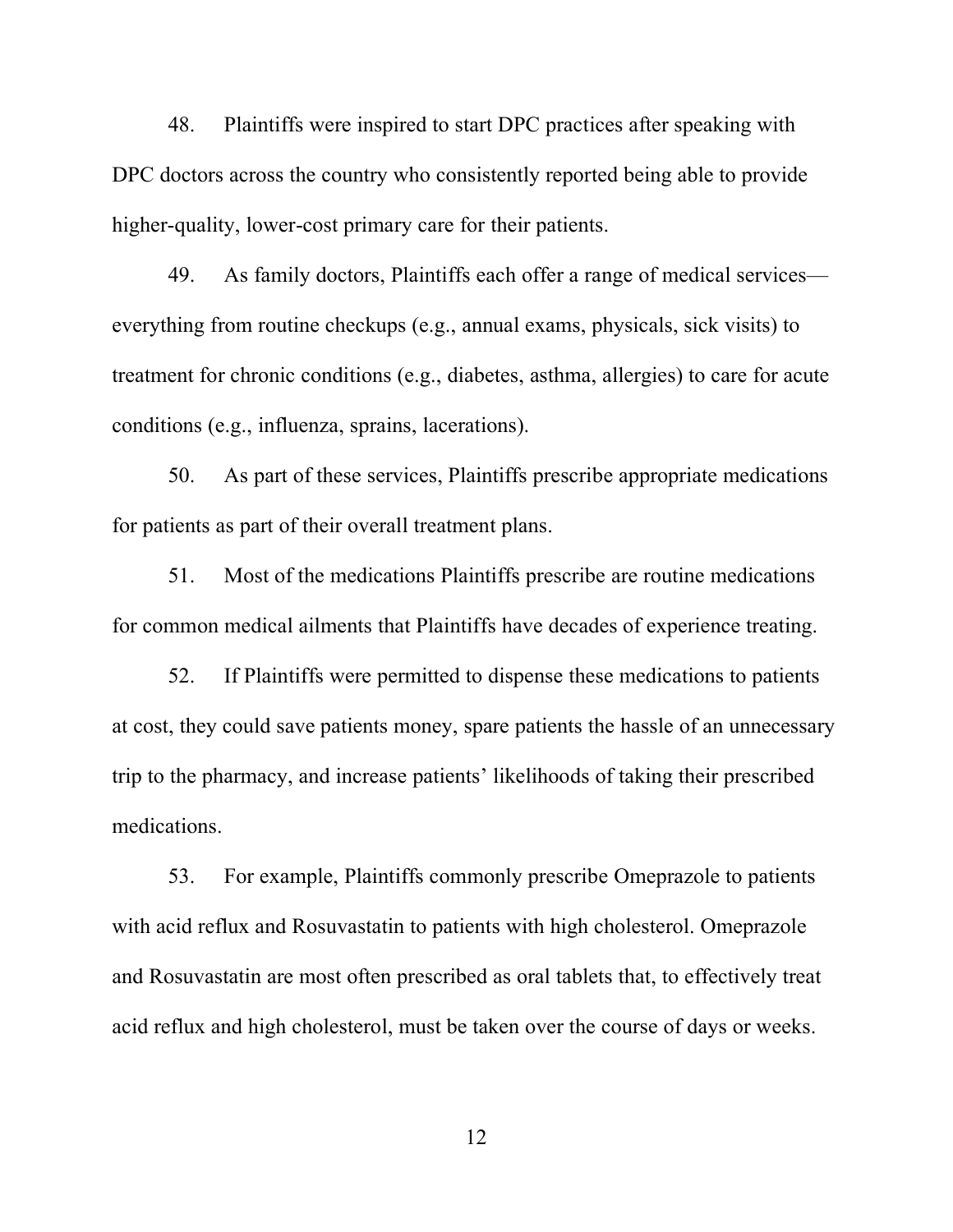54. The average retail pharmacy prices of standard, 30-pill bottles of 20mg Omeprazole and 10mg Rosuvastatin are about \$46 and \$148, respectively. Yet Plaintiffs could purchase the same quantity from a licensed wholesaler and dispense them to patients for about 99 cents and \$1.63, respectively.

55. Plaintiffs would like to dispense a limited number of non-controlled medications that, like Omeprazole and Rosuvastatin, can be safely dispensed in their offices at a fraction of the price charged by pharmacies.

56. In other words, Plaintiffs would like to provide the same services that Montana doctors who work over 10 miles from pharmacies are already allowed to provide. *See* Mont. Code Ann. §§ 37-2-104(2)(c), -101(1),

57. If Plaintiffs were allowed to dispense in this manner, they would comply with all federal and state laws regarding the purchase, storage, and sale of non-controlled medications, and with AMA Code of Medical Ethics Opinion 8.06.

## **Montana Bans Plaintiffs from Dispensing Safe, Affordable Medications to Their Patients**

58. Plaintiffs are not allowed to dispense non-controlled medications in the safe, affordable manner described above. *See* Mont. Code Ann. § 37-2-104(1).

59. Plaintiffs are not banned from dispensing because it is difficult. To the contrary, dispensing involves simple tasks like storing medications, counting pills, labeling bottles, and keeping records. These are tasks that Plaintiffs, as licensed doctors who care for human lives every day, are more than qualified to perform.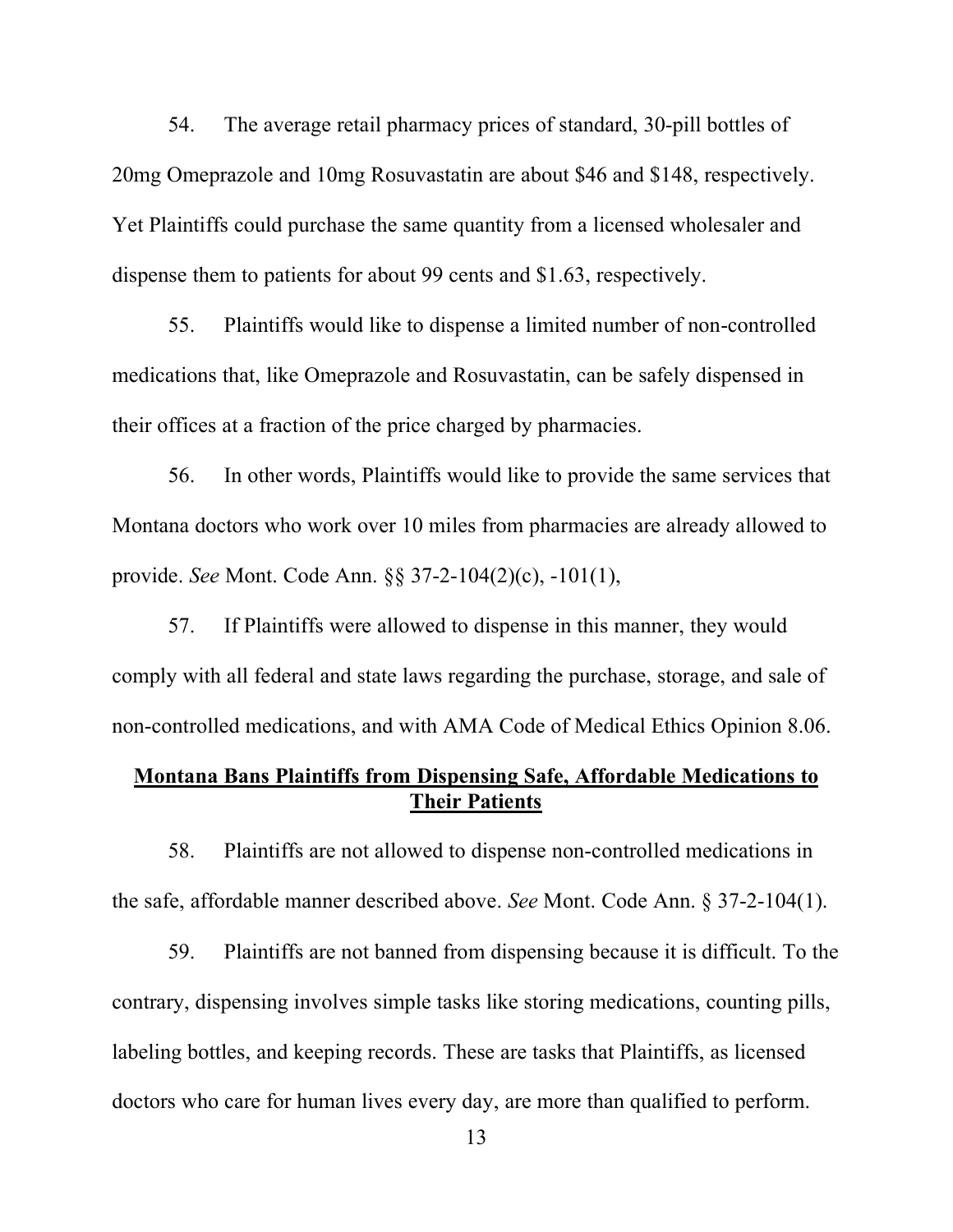60. Plaintiffs are not banned from dispensing because they would be unable to comply with relevant Montana Board of Pharmacy standards for the proper storage, labeling, and dispensing of medications. *See* ARM 24.174.814 (facility security), .817 (automated records), .818 (data security), .819 (sanitation and equipment), .832 (labeling), .833 (dispensing records). These are commonsense requirements that Plaintiffs, as licensed doctors with decades of experience, could easily meet.

61. Plaintiffs are not banned from dispensing because it falls outside their scope of practice. *See* Mont. Code Ann. § 37-7-103(1) (pharmacist-licensing law does not "prevent a person who is licensed to practice medicine from furnishing to a patient drugs, medicines, chemicals, or poisons that the person considers proper in the treatment of the patient").

62. Plaintiffs are not banned from dispensing because pharmacists are uniquely qualified to "promot[e] therapeutic appropriateness by identifying: (a) over-utilization and under-utilization; (b) therapeutic duplication; (c) drugdisease contraindications; (d) drug-drug interactions; (e) incorrect drug dosage or duration of drug treatment; (f) drug-allergy interactions; (g) clinical abuse/misuse." ARM 24.174.902(1). Rather, Plaintiffs are fully qualified to ensure "therapeutic appropriateness" by considering (at least) these factors before prescribing medications—as they have done for decades.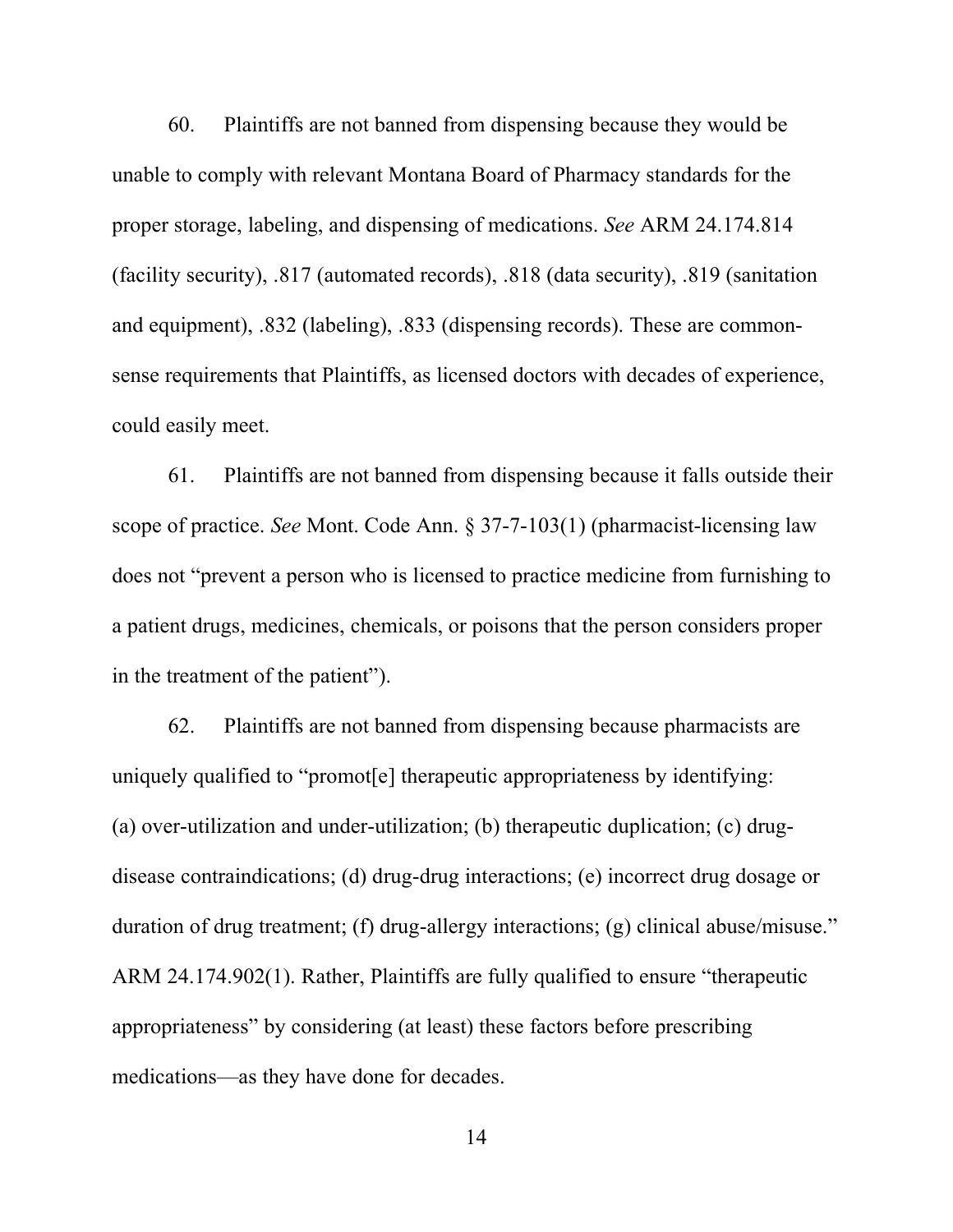63. Moreover, to the extent failure to consider any factor listed in ARM 24.174.902(1) before dispensing would constitute "conduct likely to . . . harm the public," ARM 24.156.625(1)(c), or "conduct that does not meet the generally accepted standards of practice," Mont. Code Ann. § 37-1-316(18), BME could sanction Plaintiffs for "unprofessional conduct." BME has never sanctioned Plaintiffs for any conduct.

64. Plaintiffs are not banned from dispensing because they lack (or lack access to) any knowledge, technology, equipment, or other resources necessary to safely prescribe and dispense medications.

65. In truth, the only reason Plaintiffs are banned from dispensing noncontrolled medications at cost is that Plaintiffs' offices are located within 10 miles of pharmacies. *See* Mont. Code Ann. §§ 37-2-104(1), (2)(c), -101(1).

## **Banning Plaintiffs from Dispensing Safe, Affordable Medications to Their Patients Serves No Compelling or Legitimate State Interest**

66. Plaintiffs, just like their peers in 45 other jurisdictions and in certain parts of Montana, are qualified to safely and ethically dispense non-controlled medications to patients at cost.

67. Plaintiffs' proximity to pharmacies has no bearing on their ability to safely and ethically dispense non-controlled medications at cost.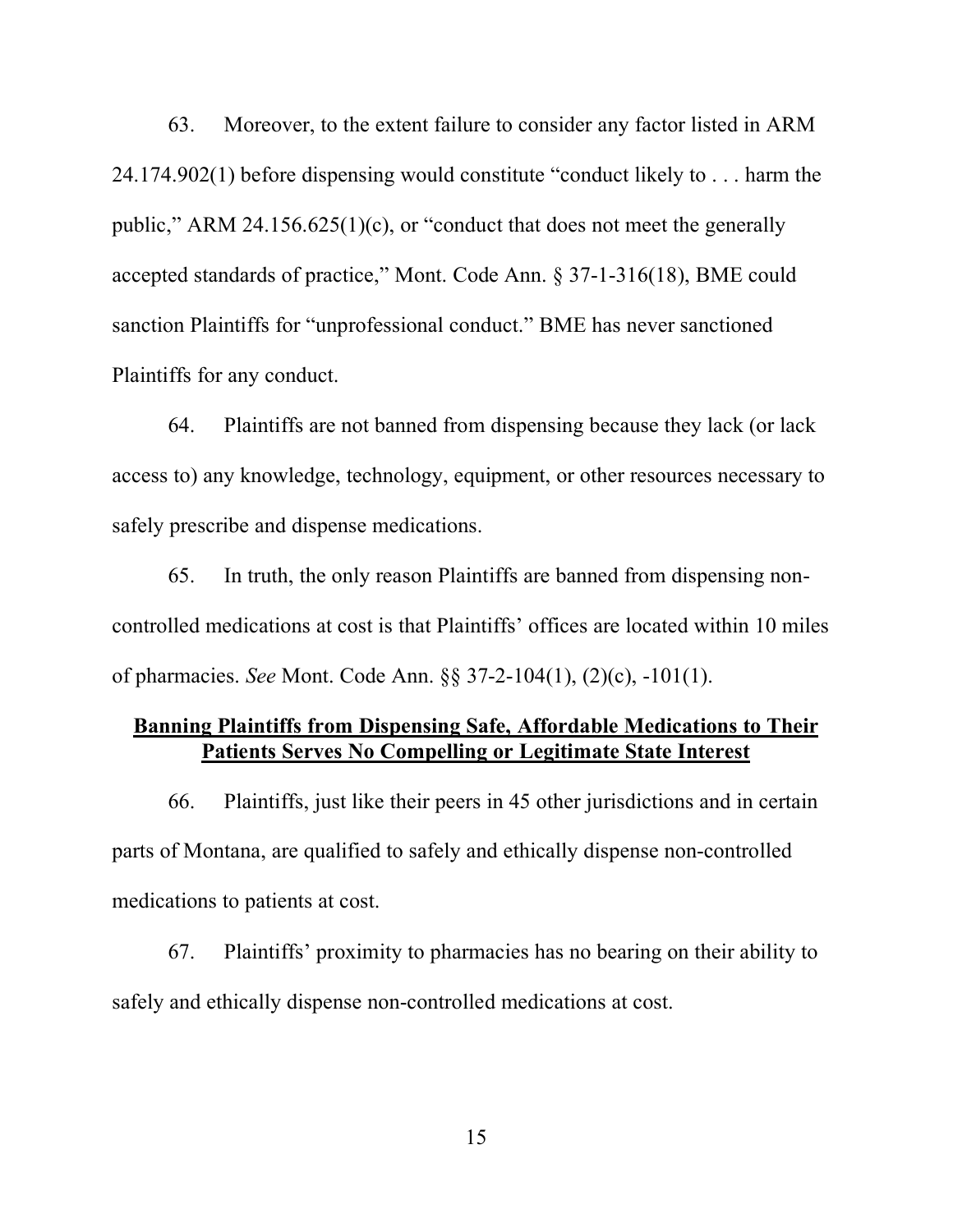68. If Plaintiffs were permitted to dispense in the same manner as doctors who work over 10 miles from pharmacies, Plaintiffs' patients would benefit from greater access to safe, affordable medications.

69. If Plaintiffs were permitted to dispense in the same manner as doctors who work over 10 miles from pharmacies, Plaintiffs' patients would be more likely to take their prescribed medications and less likely to suffer medical complications and expenses.

70. Montana's dispensing ban does not actually further any compelling or legitimate state interest, and Defendants can produce no evidence to the contrary.

71. The dispensing ban's actual purpose and effect is to protect pharmacies from economic competition, and that is not a compelling or legitimate state interest.

### **INJURY TO PLAINTIFFS**

72. The dispensing ban prevents Plaintiffs from providing a service that would allow them to better care for the health and welfare of their patients.

73. The dispensing ban prevents Plaintiffs from dispensing non-controlled medications at prices lower than those available at most pharmacies.

74. The dispensing ban prevents Plaintiffs from operating their chosen business: a DPC practice that offers point-of-care medication dispensing.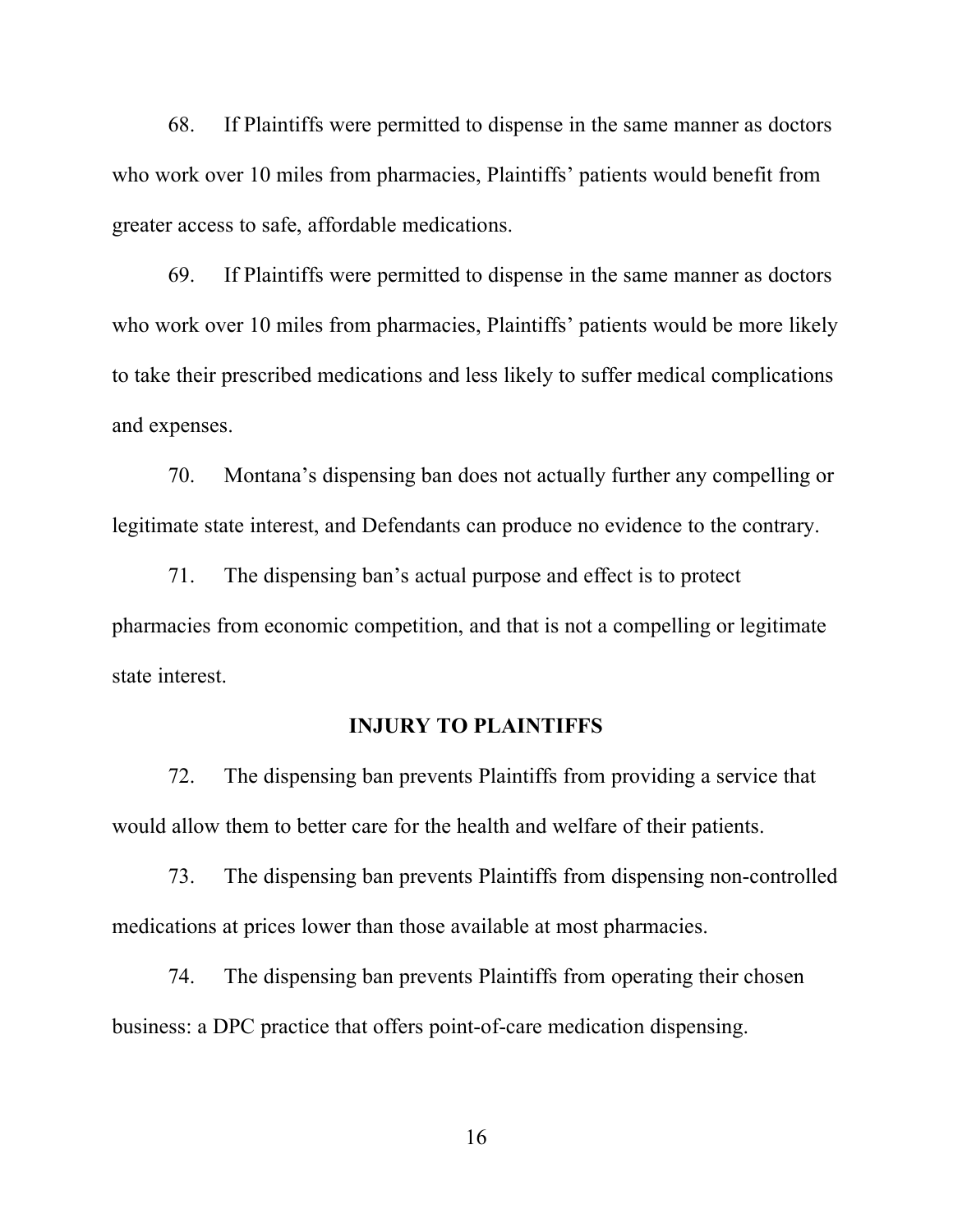75. The dispensing ban prevents Plaintiffs from offering a service that would make their practices more attractive to prospective patients.

76. The ban's exceptions for "emergency" and "occasional" dispensing, which are not defined, have deterred Plaintiffs from dispensing on the margins out of fear they might misinterpret the law and expose themselves to grave sanctions.

77. But for the dispensing ban, Plaintiffs would immediately begin dispensing non-controlled medications to their patients at cost and would do so in compliance with all relevant federal and state laws, and with AMA Code of Medical Ethics Opinion 8.06.

### **LEGAL CLAIMS**

### **First Claim (Mont. Const. art. II, § 3—Inalienable Rights)**

78. Article II, Section 3 of the Montana Constitution provides: "All persons are born free and have certain inalienable rights. They include . . . the rights of pursuing life's basic necessities, enjoying and defending their lives and liberties, acquiring, possessing and protecting property, and seeking their safety, health and happiness in all lawful ways."

79. Article II, Section 3 protects the fundamental right to provide a useful service in the honest pursuit of one's livelihood.

80. Doctor dispensing is a useful service that Plaintiffs want to provide in the honest pursuit of their livelihoods.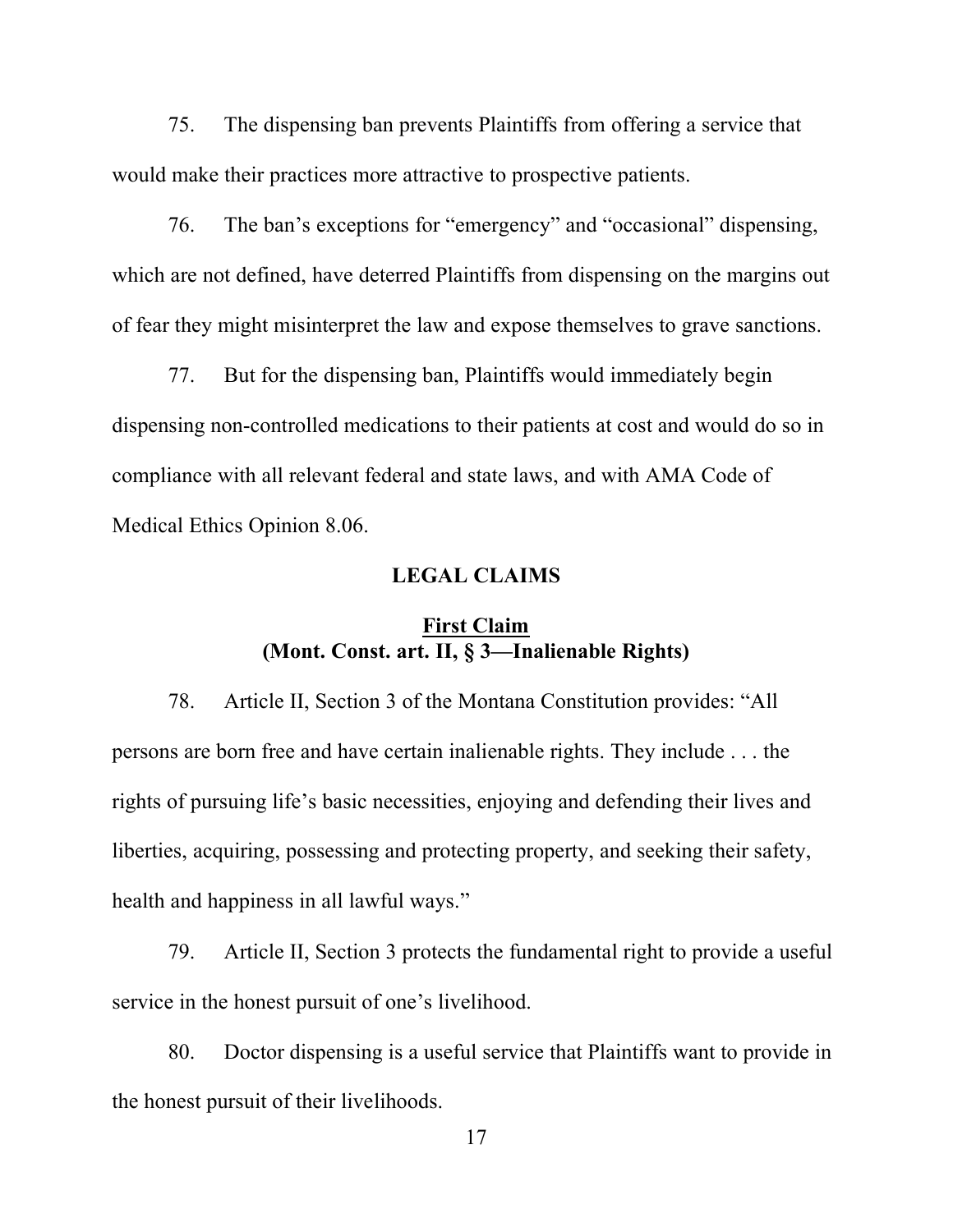81. Specifically, Plaintiffs want to dispense non-controlled medications at cost to expand their patients' access to safe, affordable medications, to attract more patients to their practices, and to run practices that fully embody the DPC model.

82. Montana's dispensing ban does not regulate doctor dispensing to protect the public health or safety; it simply forbids Plaintiffs from providing a useful service in their pursuit of life's basic necessities.

83. Banning Plaintiffs from dispensing non-controlled medications at cost does not serve any compelling (or even legitimate) state interest.

84. Worse, the actual purpose and effect of the ban is to protect pharmacies from competition, and protectionism is not a compelling (or even legitimate) state interest.

85. The dispensing ban violates Article II, Section 3, both on its face and as applied to Plaintiffs.

86. Unless Defendants are enjoined from enforcing the dispensing ban, Plaintiffs will suffer continuing and irreparable harm.

### **Second Claim (Mont. Const. art. II, § 4—Equal Protection)**

87. Article II, Section 4 of the Montana Constitution provides: "The dignity of the human being is inviolable. No person shall be denied the equal protection of the laws."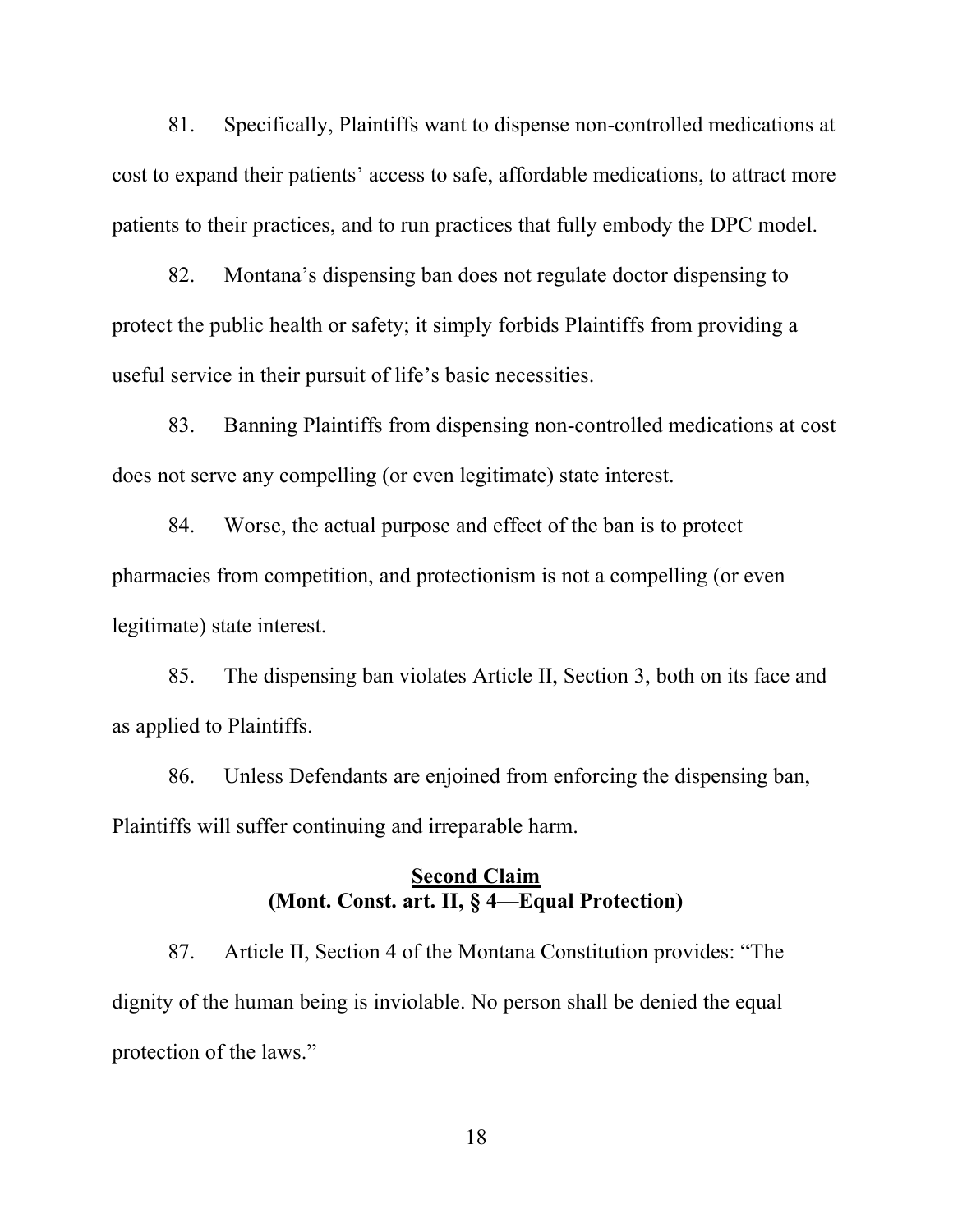88. Article II, Section 4 protects the right to pursue a chosen business free from irrational and protectionist legislative classifications.

89. As licensed doctors who seek to provide better services for their patients and to expand their practices, Plaintiffs' chosen businesses would involve dispensing non-controlled medications at cost to patients who need them.

90. Montana's dispensing ban draws an irrational distinction between Plaintiffs (who are not permitted to dispense non-controlled medications at cost) and doctors who work over 10 miles from pharmacies (who are permitted to provide identical services) based solely on the locations of their offices.

91. The dispensing ban's distinction between Plaintiffs and doctors who work over 10 miles from pharmacies does not serve any legitimate state interest.

92. Worse, the actual purpose and effect of the ban is to protect pharmacies from competition, and protectionism is not a legitimate state interest.

93. The dispensing ban violates Article II, Section 4, both on its face and as applied to Plaintiffs.

94. Unless Defendants are enjoined from enforcing the dispensing ban, Plaintiffs will suffer continuing and irreparable harm.

## **Third Claim (Mont. Const. art. II, § 17—Due Process)**

95. Article II, Section 17 of the Montana Constitution provides: "No person shall be deprived of life, liberty, or property without due process of law."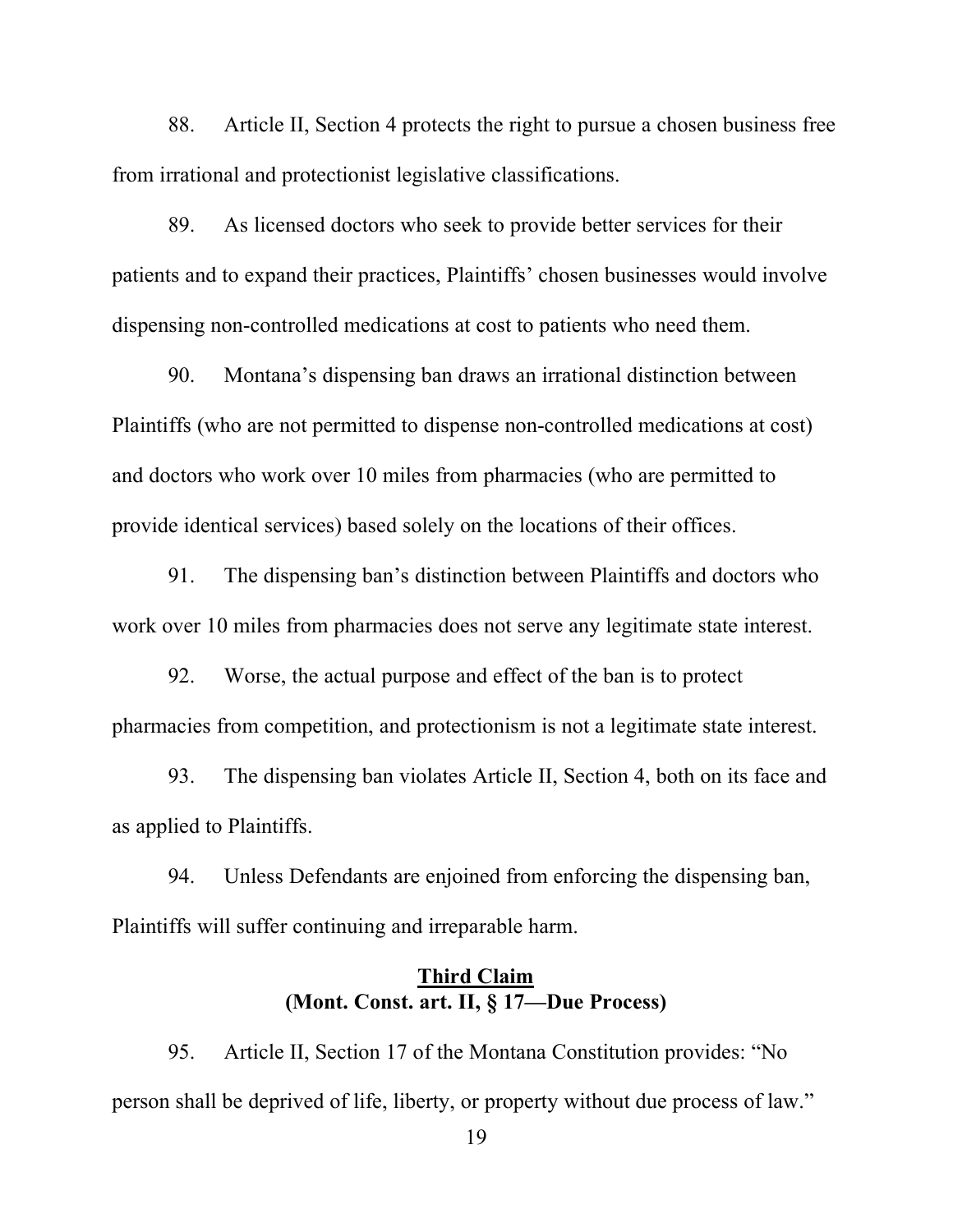96. Article II, Section 17 forbids the enactment of vague laws.

97. A law is vague if it fails to give people of ordinary intelligence fair notice whether their contemplated conduct is forbidden.

98. Montana's dispensing ban purports to allow dispensing "in an emergency" and "occasionally, but not as a usual course of doing business." Mont. Code Ann. § 37-2-104(2)(a), (d).

99. But the terms "emergency," "occasionally," and "usual" are not defined and do not give Plaintiffs fair warning about when they can dispense on the margins.

100. If Plaintiffs attempted to dispense under one of these exceptions, they would be forced to guess about whether they were violating the law.

101. The dispensing ban is vague and violates Article II, Section 17.

102. Unless Defendants are enjoined from enforcing the dispensing ban, Plaintiffs will suffer continuing and irreparable harm.

### **PRAYER FOR RELIEF**

WHEREFORE, Plaintiffs pray for relief as follows:

A. For a declaratory judgment that Montana's dispensing ban, Mont. Code Ann. § 37-2-104, violates Article II, Section 3 of the Montana Constitution, both on its face and as applied to Plaintiffs;